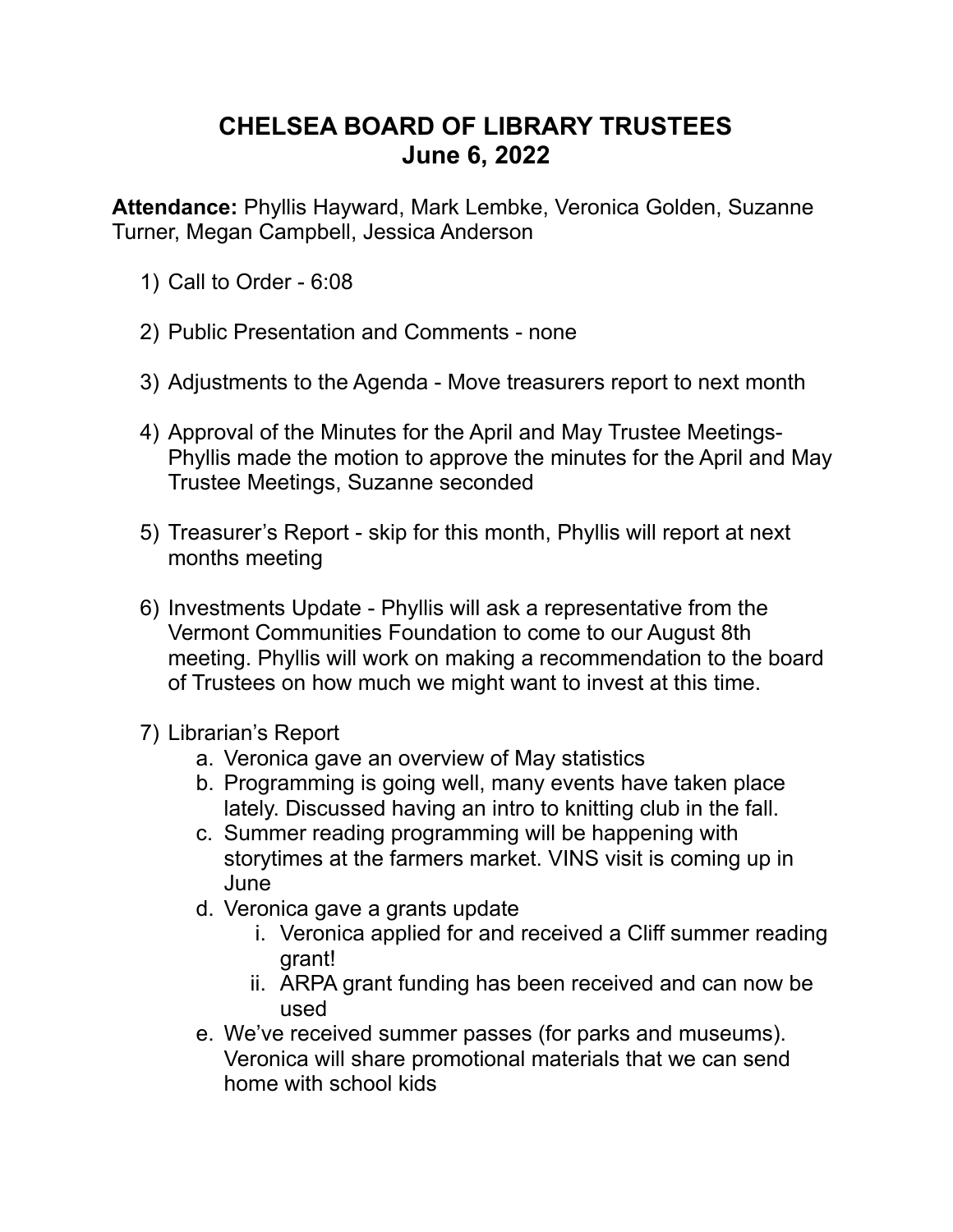- f. Discussed the opening we have for a cleaning position. Mark made a motion and Megan seconded to advertise the cleaning position at \$15 per hour
- 8) Book Sale Planning
	- a. Mark is going to contact Casella about coming on July 11th to pick up books for disposal
	- b. Jess will work on putting together a schedule for Saturday and Megan will work on clarifying sorting needs with Kasey and putting together a schedule for that
- 9) Hours for July
	- a. We are going to shift the Saturdays we are open in July, will be open on July 9th and 23rd and closed on July 4th weekend.
- 10) Cleaning Hire Veronica will repost the opening with updated pay
- 11) Library as a Cooling Site
	- a. Megan moved and Mark seconded to become a designated cooling site
- 12) ARPA Funds
	- a. The Selectboard is meeting on June 14th
	- b. Discussed asking for funds for story walk installation (approximately \$7,000)
	- c. Discussed wanting to Improve and update accessibility to the library and town hall
	- d. Megan moved to approve the proposal for funds for "little free library" and story walk installation to be installed near the new little playground. We also ask that they consider improving the accessibility to the library and townhall (ie. improving look and functionality of the ramp and the bathroom)
- 13) CPL Strategic Plan Update
	- a. Trustees would like feedback from the strategic planning committee on library hours
	- b. The strategic planning committee is thinking about budgeting/ funds they might need to assist in planning and community engagement